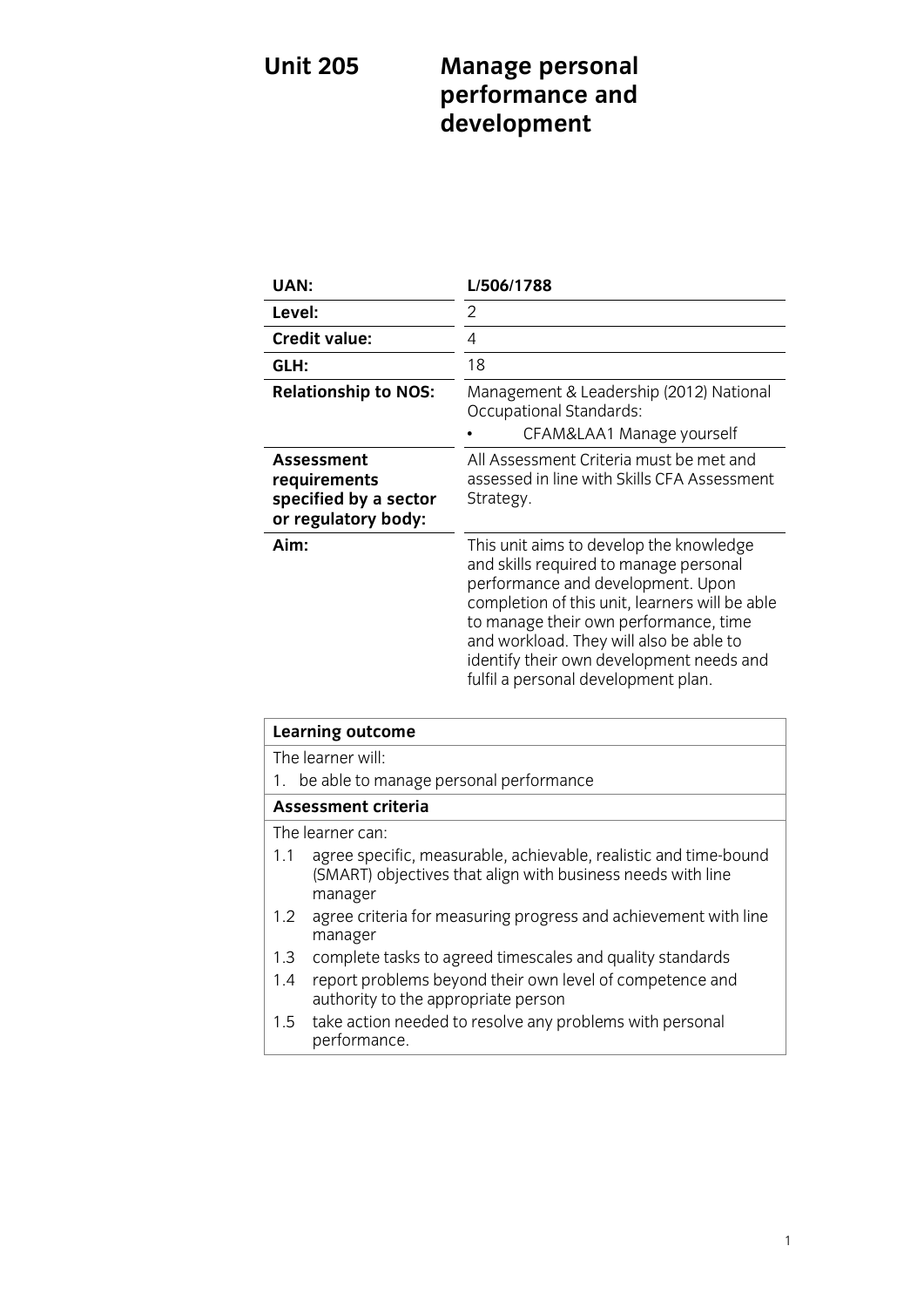#### **Assessment Guidance Assessment Guidance**

Objectives are targets to be implemented or completed, or standards of performance to be achieved and maintained. of performance to be achieved and maintained.

- Specific: Clear, unambiguous, straightforward, understandable<br>• Measurable: Related to quantified or qualitative performance
	- Measurable: Related to quantified or qualitative performance
	- Achievable: With known resources<br>• Realistic: Linked to business needs
	- Realistic: Linked to business needs
	- Time-bound: Building-in completion date and review dates

In this criterion the learner is required to provide evidence that he or she has:

- she has: identified the relevant business needs of the organisation and agreed this with their line manager
	- agreed appropriate and correct SMART objectives with their<br>line manager that support those business needs line manager that support those business needs

#### $1.2$

It is important and necessary to measure, or monitor, progress towards objectives with the line manager for a variety of reasons:

- It provides information to see if objectives are being achieved<br>It enables any adjustments or improvements to the task to be
	- It enables any adjustments or improvements to the task to be carried out if they are required
	- Monitoring performance with the line manager will provide<br>valuable information for a 'two-way' appraisal or performan valuable information for a 'two-way' appraisal or performance

The criteria used for measuring progress and achievement will depend upon the SMART objectives, and these criteria will need to be agreed with the line manager. with the line manager.

In this criterion the learner is required to provide evidence that he or she has agreed appropriate and correct criteria for measuring progress towards, and achievement of, SMART objectives with his or her line manager. her line manager.

# $1.3$

All tasks should be completed within the timescale agreed and to the quality standard required.  $q = q \pm 1$  standard required.

Other quality standards make reference to 'conformance with<br>requirements', but the basis of all the definitions of 'Quality' is that the features affecting quality are capable of being tested and are thus objective measures of performance. objective measures of performance.

 $\frac{1}{2}$  have been completed to agreed timescales and that they have also have been completed to agreed that the timescales and the that they have also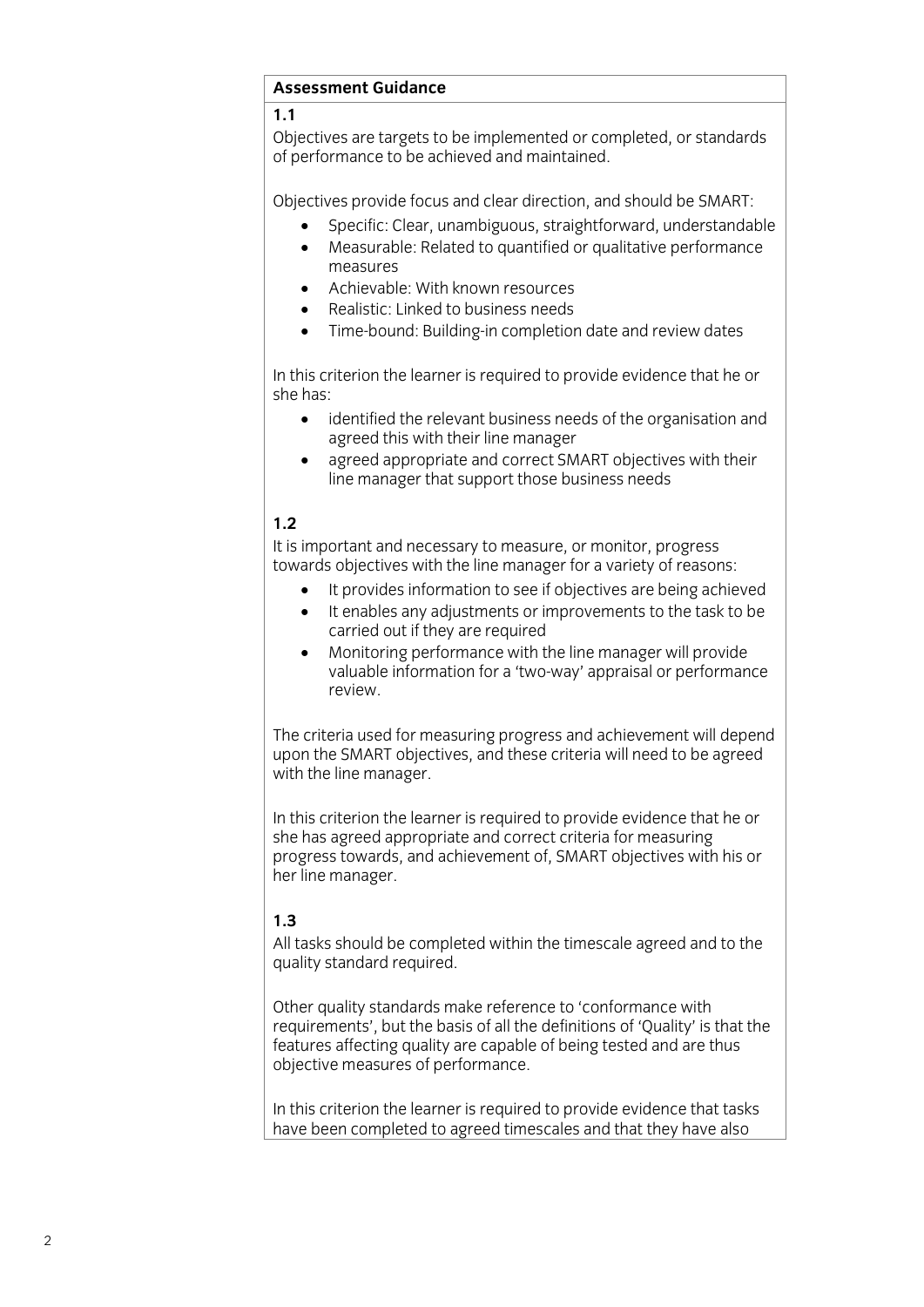been completed to agreed and objective (or measurable) quality standards.

# $1.4$

'Competence' is the ability of an individual to carry out a task properly to the required standard, whilst 'authority' allows its holder to act in to the organisation and to directly influence certain ways designated by the organisation and to directly influence the actions of others through instructions.  $\frac{1}{\sqrt{2}}$ 

- $\bullet$  Line Authority reflects the organisational hierarchy<br>  $\bullet$  Staff authority the right to advise or assist those when
	- Staff authority the right to advise or assist those who possess line authority as well as other staff personnel
	- Internal Authority given to individuals who, in order to<br>meet responsibilities in their own areas, must be able to exercise some control over organisation members in other exercise some control over organisation members in other organisation members in other control or  $\sigma$

In this criterion the learner is required to provide evidence that problems that are beyond both their own level of competence and their authority have been reported to the appropriate person. their authority have been reported to the appropriate person.

### $1.5$

Problems with personal performance may arise for a variety of reasons, such as:

- $\bullet$  Unfair or unclear expectations as to the task or the individual's role
	- Medical issues<br>• Personal or far
	- Personal or family issues<br>• Iob dissatisfaction
	- Job dissatisfaction
	- Workplace conflict<br>• Inadequate knowle
	- Inadequate knowledge or skills<br>• etc
	- etc.

It is necessary to get to the root cause of any problem with personal performance, and to ensure that the action taken to resolve the problem is appropriate and within the organisation's guidelines, problem is appropriate and procedures, if annitrable policies and procedures, if applicable.

In this criterion the learner is required to provide evidence that the root cause of any problems with personal performance is identified. and that appropriate action is taken to resolve the problems. and that all the appropriate action is taken to resolve the problems. The problems of the problems of the problems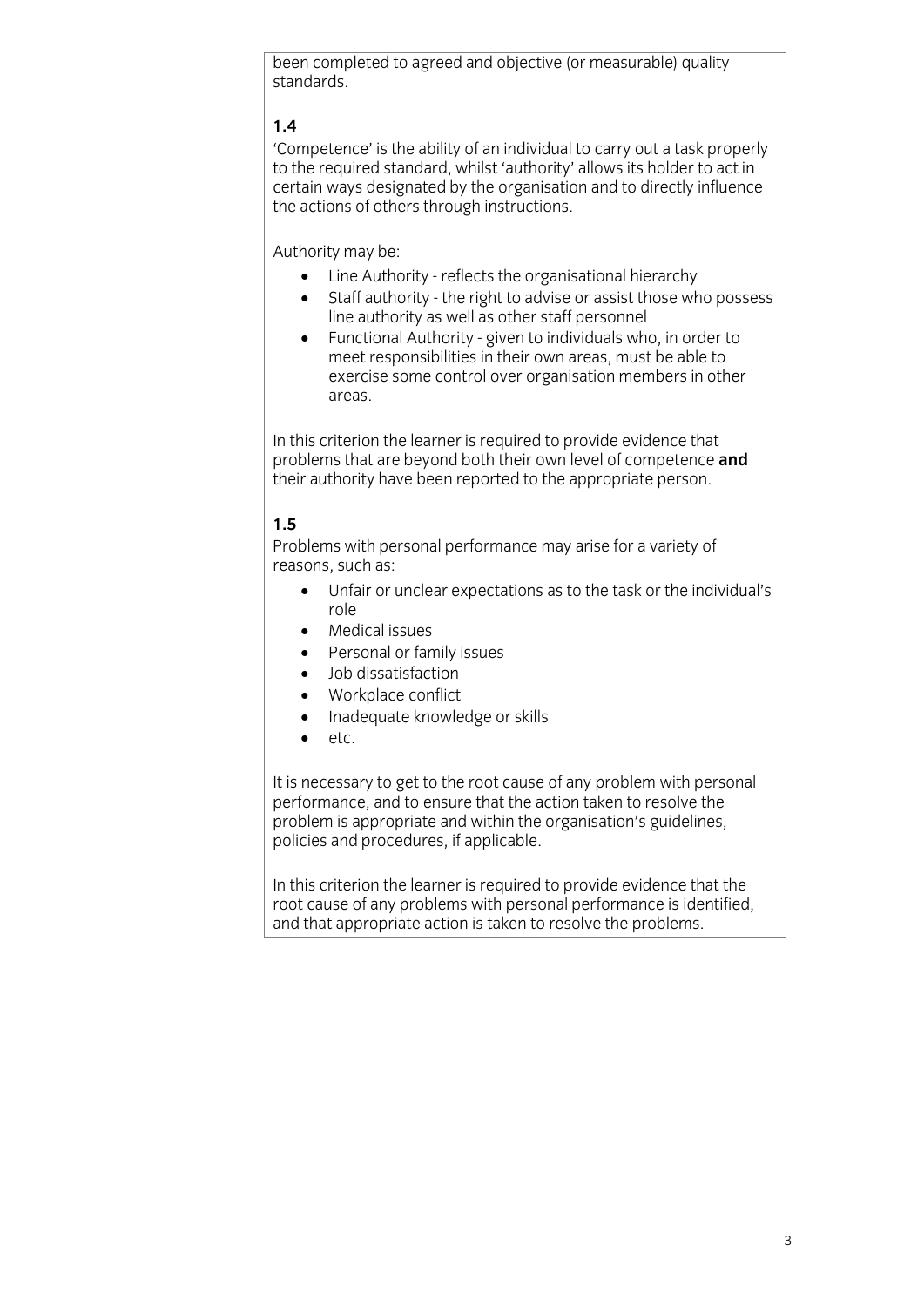# **Learning outcome**<br>The learner will:

2. be able to manage their own time and workload

# Assessment criteria

The learner can:

- 2.1 plan and manage workloads and priorities using time management tools and techniques
- $2.2$ take action to minimise distractions that are likely to limit the effective management of time and the achievement of objectives
- 2.3 explain the benefits of achieving an acceptable "work-life" balance" balance"

#### **Assessment Guidance Assessment Guidance**

Examples of time management tools and techniques include:

- $\bullet$  Covey Time (Task) Management Matrix<br>  $\bullet$  'To-do' list (monthly weekly daily)
	- 'To-do' list (monthly, weekly, daily)<br>• Scheduling tasks and activities
	- Scheduling tasks and activities<br>• Diary naner-hased or electron
	- Diary, paper-based or electronic
	- Bespoke time-management documentation or software
	- etc.

In this criterion the learner is required to provide evidence that he or she is managing workloads and priorities using appropriate time management tools and techniques.  $\overline{a}$ 

# $2.2$

Distractions that are likely to limit the effective management of time and the achievement of objectives include:

- Telephone interruptions<br>• Colleagues dropping in without and
	- Colleagues dropping in without appointments<br>• Meetings both scheduled and unscheduled
	- Meetings, both scheduled and unscheduled<br>• Lack of objectives priorities and deadlines
	- Lack of objectives, priorities, and deadlines<br>• Cluttered desk and personal disorganisation
	- Cluttered desk and personal disorganisation (not having the tools/resources/supplies at your disposal)
	- Involvement in routine and detail that should be delegated to others
	- Unclear, or lack of, communication and instruction<br>• Inability to say 'no'
	- Inability to say 'no'
	- etc.

In this criterion the learner is required to provide evidence that he or she has taken appropriate action to minimise the effects of workplace distractions that are likely to limit the effective management of time and the achievement of objectives. and the achievement of objectives.

# $2.3$

There are benefits to the employer and to the employee from  $\alpha$  achieving an accentable "work-life" balance achieving an acceptable "work-life" balance.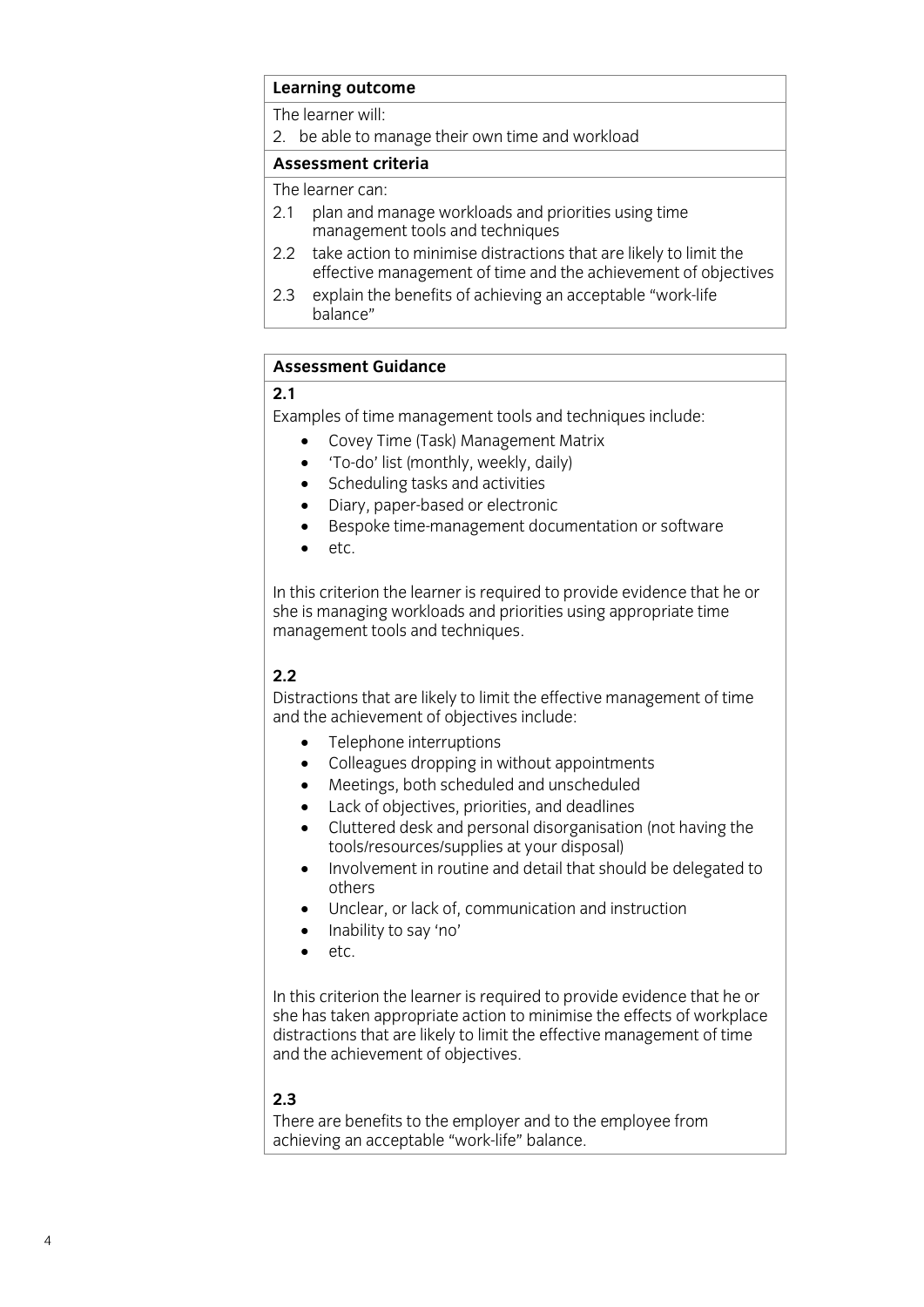Employer benefits include:<br>
• reduced staff turnover

- reduced staff turnover<br>• lower recruitment and
- lower recruitment and training costs, due to decreased
- reduced absenteeism due to higher levels of well being<br>• gaining a reputation as a good employer or an employe
- gaining a reputation as a good employer or an employer of
- better attraction and retention of staff<br>• reduced stress levels amongst staff
- reduced stress levels amongst staff
- improved morale and job satisfaction
- greater staff loyalty and commitment<br>• improved productivity
- improved productivity

- $\bullet$  a reduction in the impact of work on home and family life and vice a versa
	- reduced stress levels and higher levels of well being<br>• control over time management in meeting work-life
	- control over time management in meeting work-life
	- autonomy to make decisions regarding work-life balance<br>• increased focus motivation and job satisfaction knowing
	- increased focus, motivation and job satisfaction knowing that
	- increased job security from the knowledge that an increased job security from the knowledge that an responsibilities responsibilities

In this criterion the learner is required to **explain** how benefits for the employee or for the employer follow from having an acceptable "worklife balance"; it is not acceptable to merely list a number of benefits. life balance"; it is not acceptable to merely list a number of benefits.

#### **Learning outcome**

The learner will:

3. be able to identify their own development needs

#### Assessment criteria

The learner can:

- 3.1 identify organisational policies relating to personal development
- 3.2 explain the need to maintain a positive attitude to feedback on performance
- $3.3$ explain the potential business benefits of personal development
- 3.4 identify their own preferred learning style(s)
- 3.5 identify their own development needs from analyses of the role, personal and team objectives
- $3.6$ use feedback from others to identify their own development  $3.6$  use feedback from others to identify the identify the  $\frac{1}{2}$  theorem over  $\frac{1}{2}$
- $3.7$ agree specific, measurable, achievable, realistic and time-bound (SMART) development objectives that align with organisational and personal needs. and personal needs and personal needs to be a personal needs to be a personal needs to be a personal needs to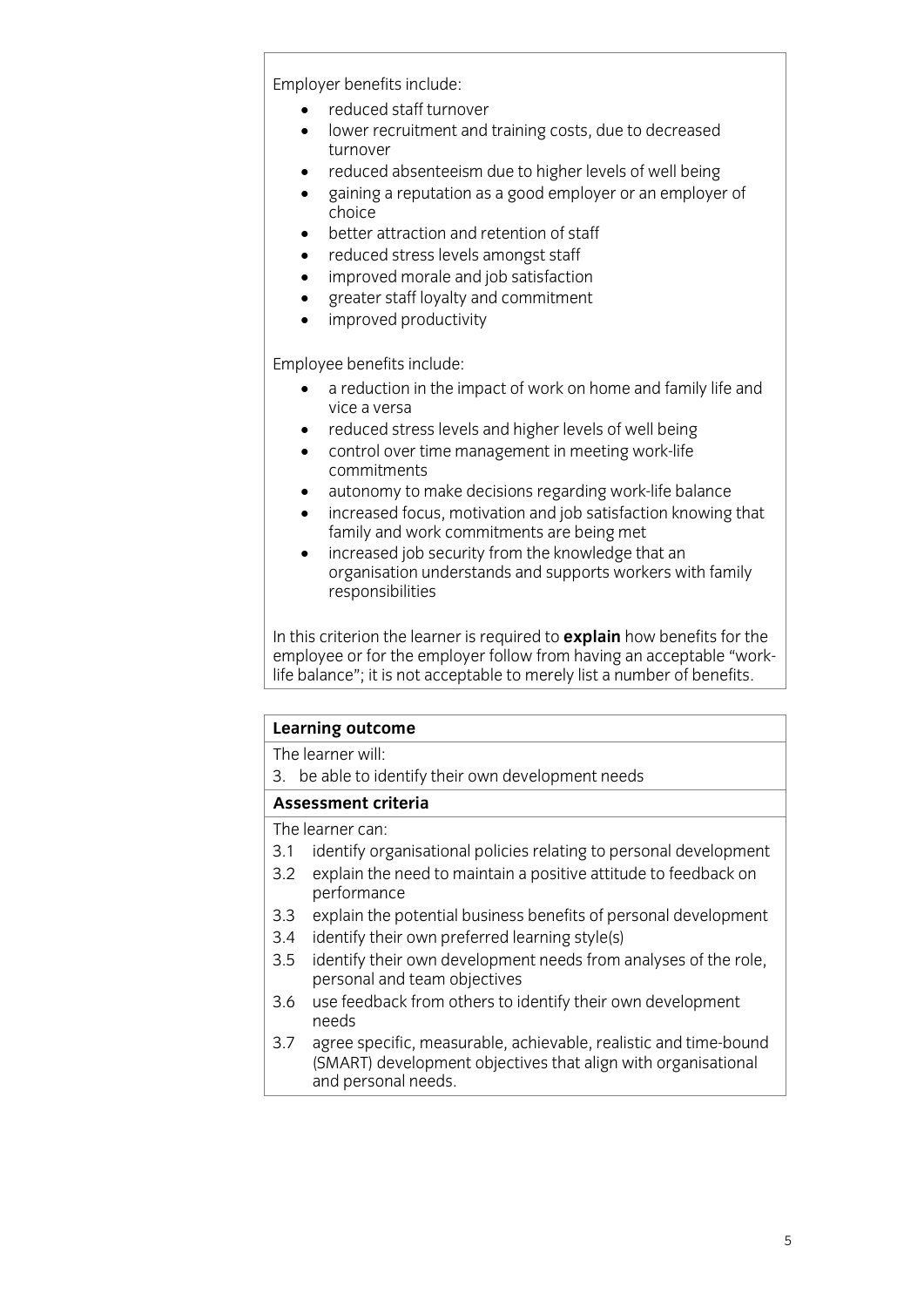#### **Assessment Guidance Assessment Guidance Guidance Guidance**

Organisational policies relating to personal development will vary, depending upon the type and nature of the organisation. depending upon the type and nature of the organisation.

Examples include:

- Staff Development Policy<br>• Training and Development
	- Training and Development Policy<br>• Professional Development Policy
	- Professional Development Policy
	- Organisational and Professional Development Policy
	- etc.

In this criterion the learner is required to identify organisational policies relating to personal development. policies relating to personal development.

# $3.2$

Feedback is important to keep colleagues informed as to how well they are doing and to help them improve. are doing and to help them improve.

Properly given, feedback should be about performance, not personality, so the individual receiving the feedback should not allow emotions to be part of his or her reaction to feedback: a positive attitude is required in order to listen carefully to what is being said, to take the time to consider the value of the feedback, and to ask the  $\frac{1}{10}$  the time the feedback on how you can improve.  $\mathbf{p}$  is the feedback on the feedback on  $\mathbf{p}$ 

In this criterion the learner is required to describe what is meant by a positive attitude in order to then explain why it is necessary to maintain a positive attitude to feedback on performance. maintain a positive attitude to feedback on performance.

# $3.3$

'Personal development' is taken here to include 'professional development' in the sense of undertaking personal development to build human capital, skills and knowledge. build human capital, skills and knowledge.

- 
- The potential business benefits of performance<br> **Example 2** include training and development activities to business ne linking training and development activities to business needs
	- $\bullet$  identifying talent and potential in the organisation
	- improved staff morale and motivation
	- introducing fresh ideas in the organisation
	- linking training and development to SMART objectives and performance management<br>atc
	- etc.

In this criterion the learner is required to describe what is meant by personal development in order to then explain potential business benefits of personal development; it is not sufficient to merely list potential business benefits. potential business benefits.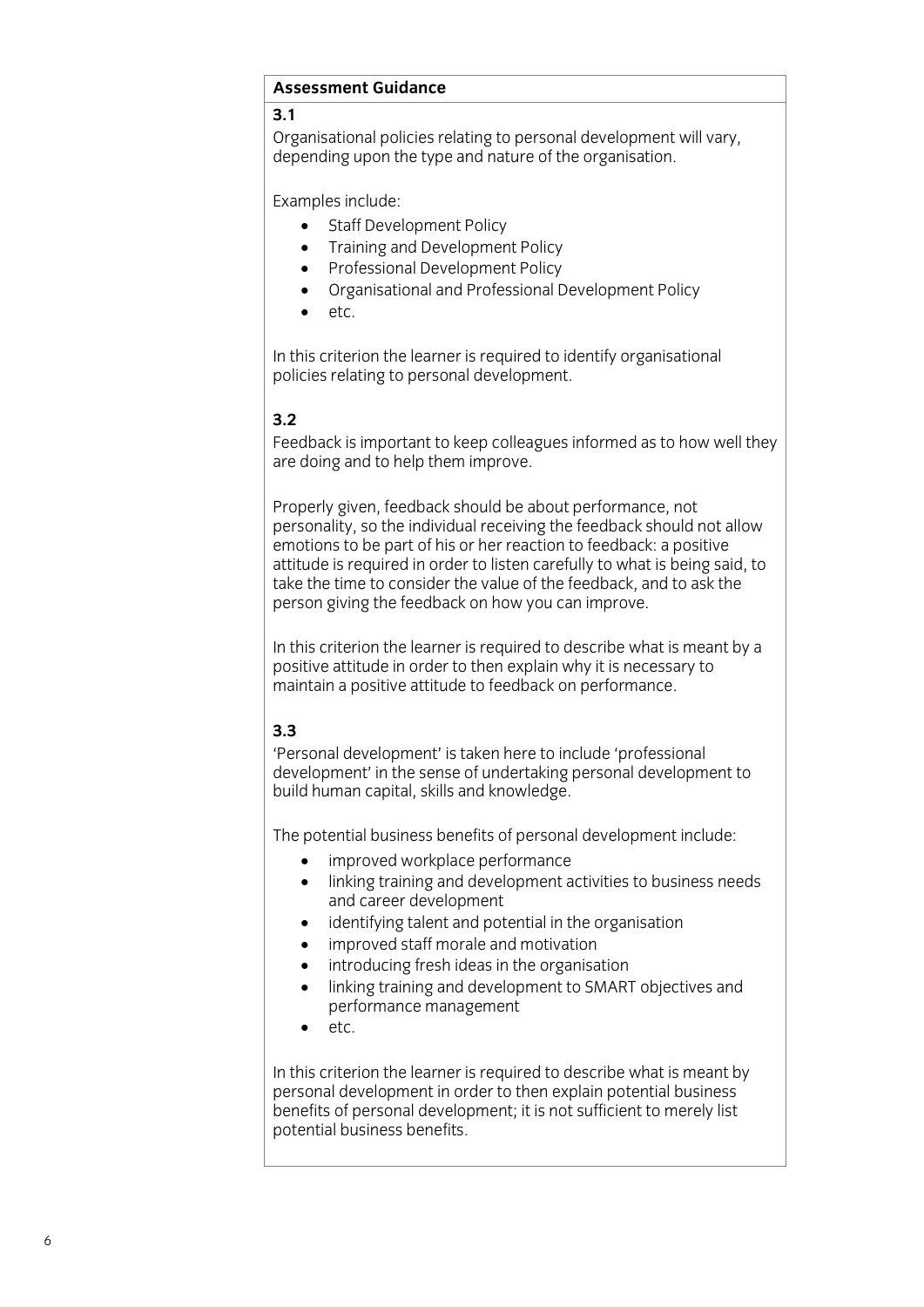# $\overline{3.4}$

Individuals differ in how they learn, and there are a number of learning styles models that can be used to identify an individual's learning style. perhaps the most widespread being the Honey and Mumford adaptation of Kolb's experiential model:

- $\bullet$  Activist • Activist<br>• Reflecto
- 
- Reflector<br>• Theorist • Theorist<br>• Pragmat
- Pragmatist

In this criterion the learner is required to provide evidence that he or she has correctly identified their own learning style using an appropriate model. appropriate model.

#### $3.5$

Analysing own role and personal and team objectives is undertaken in order to identify the future development needs that are required to acquire the skills and knowledge for career development and for effective performance in the workplace both now and in the future. effective performance in the workplace both now and in the future.

Use will be made of internal documents such as job description. person specification, personal development plans, business plans, team plans and objectives, etc., and relevant documents will be analysed to identify development needs. analysed to identify development needs.

In this criterion the learner is required to analyse relevant documents, where available, relating to own role and personal and team objectives in order to identify own development needs. in order to identify own development needs.

#### $3.6$

Feedback from others is important in identifying development needs as good feedback enables individuals and groups to be aware of what they do and how they do it, and helps individuals learn, grow and develop. develop.

Feedback may be formal, as in a performance review, or it may be informal, as in on-going advice or observations given outside the formal process. formal process.

In this criterion the learner is required to provide evidence that he or she has used examples of formal or informal feedback from others to she has used that the has used the formal feedback from our informal feedback from our informal feedback from others to the state of the state of the state of the state of the state of the state of the state of the state o identify development needs.

# $3.7$

Having identified development objectives from feedback and analysing own role and personal and team objectives, the next step is to turn them into SMART objectives that are agreed with the appropriate  $t$  m into  $\sim$   $\frac{1}{2}$  m into  $\frac{1}{2}$  m into  $\frac{1}{2}$  m into  $\frac{1}{2}$  m into  $\frac{1}{2}$  m into  $\frac{1}{2}$  m into  $\frac{1}{2}$  m into  $\frac{1}{2}$  m into  $\frac{1}{2}$  m into  $\frac{1}{2}$  m into  $\frac{1}{2}$  m into  $\frac{1}{2}$  m into manager or supervisor.

In this criterion the learner is required to provide evidence that appropriate and correct SMART development objectives that align with organisational and personal needs are agreed with the appropriate manager or supervisor.  $\frac{1}{2}$  is supervisor. The manager of supervisors is supported to the supervisor of  $\frac{1}{2}$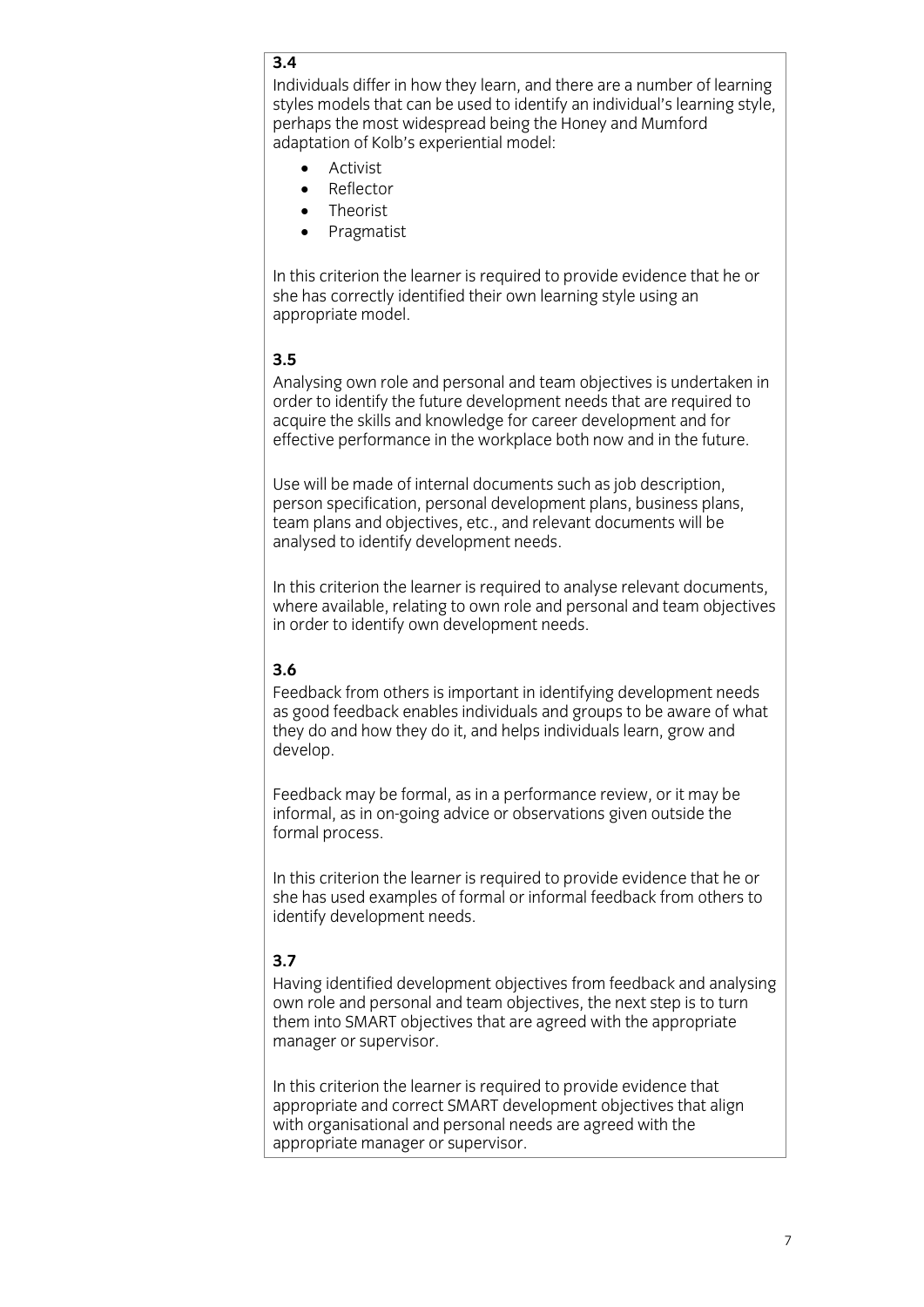# **Learning outcome**<br>The learner will:

4. be able to fulfil a personal development plan

## Assessment criteria

The learner can:

- 4.1 agree a personal development plan that specifies actions, methods, resources, timescales and review mechanisms
- $4.2$ make use of formal development opportunities that are consistent with business needs
- $4.3$ use informal learning opportunities that contribute to the achievement of personal development objectives
- $4.4$ review progress against agreed objectives and amend plans accordingly
- share lessons learned with others using agreed communication  $4.5$ methods. methods.

#### **Assessment Guidance Assessment Guidance**

The SMART objectives should now form part of an agreed personal development plan that sets out what needs to be done and how it is to be done, and provides details of the resources required, the timescales, and the review mechanisms. timescales, and the review mechanisms.

In this criterion the learner is required to provide evidence that he or she has agreed a correct and appropriate personal development plan that specifies actions, methods, resources, timescales and review mechanisms. mechanisms.

#### $4.2$

Formal development takes place in an organised and structured setting with explicit learning outcomes and objectives, and typically leads to certification or some other recognition that it has been completed to a certain standard. completed to a certain standard.

In this criterion the learner is required to provide evidence that he or she has made use of formal development opportunities that are consistent with business needs. consistent with business needs.

# $4.3$

Informal learning results from daily activities related to work, family or leisure, and is not organised or structured in terms of learning outcomes and objectives. outcomes and objectives.

In this criterion the learner is required to provide evidence that he or she has used informal development opportunities that contribute to the achievement of personal development objectives. the achievement of personal development objectives.